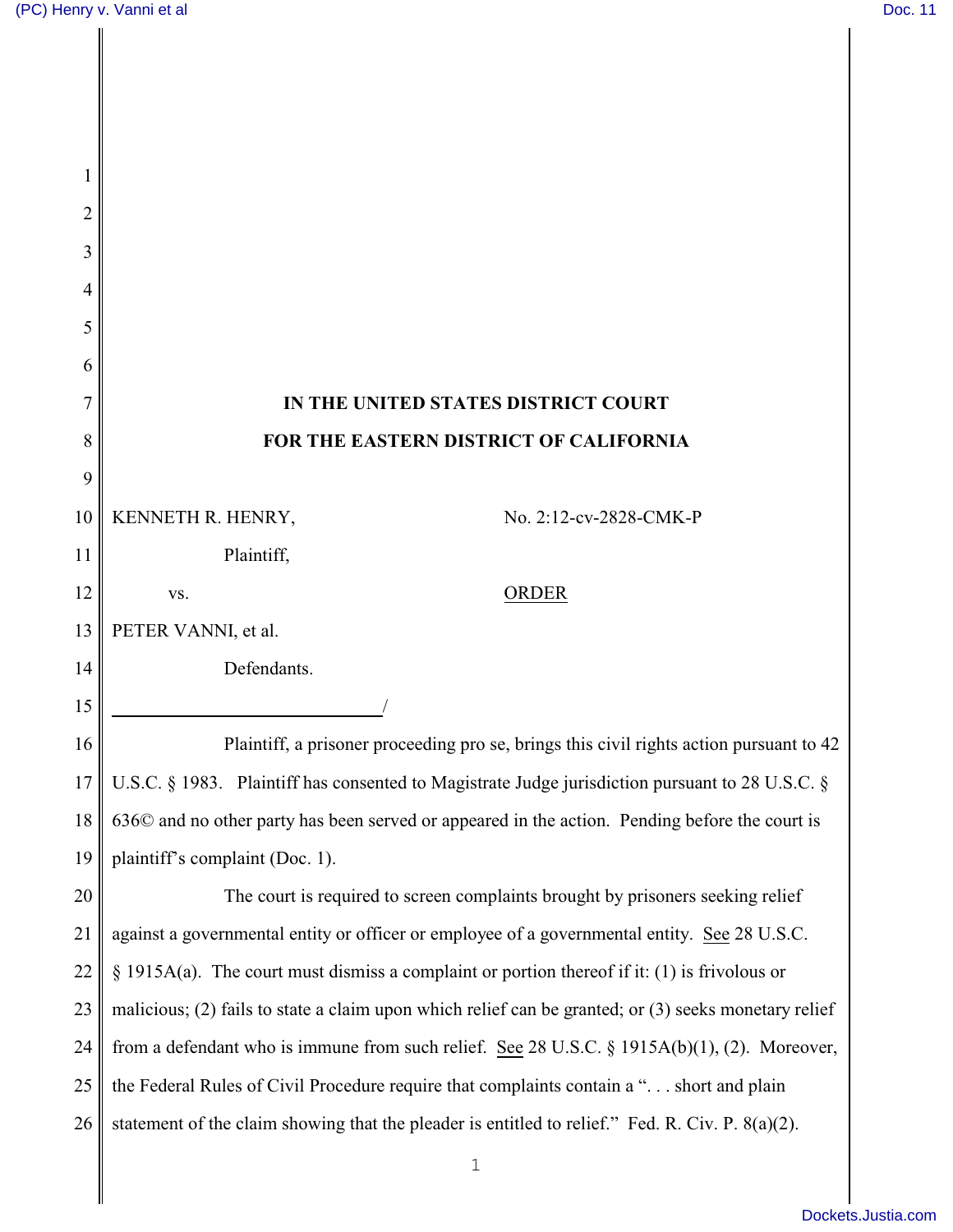1 2 3 4 5 6 7 8 This means that claims must be stated simply, concisely, and directly. See McHenry v. Renne, 84 F.3d 1172, 1177 (9th Cir. 1996) (referring to Fed. R. Civ. P. 8(e)(1)). These rules are satisfied if the complaint gives the defendant fair notice of the plaintiff's claim and the grounds upon which it rests. See Kimes v. Stone, 84 F.3d 1121, 1129 (9th Cir. 1996). Because plaintiff must allege with at least some degree of particularity overt acts by specific defendants which support the claims, vague and conclusory allegations fail to satisfy this standard. Additionally, it is impossible for the court to conduct the screening required by law when the allegations are vague and conclusory.

**I. PLAINTIFF'S ALLEGATIONS**

9

10

16

17

11 12 13 14 15 Plaintiff claims the defendants named in his complaint are subjecting him to cruel and unusual punishment by transferring him to different cells numerous times, applied excessive force, and placed him in a life and death situation. He does not claim any actual use of force, rather just complains about his cell being changed numerous times, which he contends somehow endangered him.

## **II. DISCUSSION**

18 19 20 21 22 23 24 25 26 The treatment a prisoner receives in prison and the conditions under which the prisoner is confined are subject to scrutiny under the Eighth Amendment, which prohibits cruel and unusual punishment. See Helling v. McKinney, 509 U.S. 25, 31 (1993); Farmer v. Brennan, 511 U.S. 825, 832 (1994). The Eighth Amendment ". . . embodies broad and idealistic concepts of dignity, civilized standards, humanity, and decency." Estelle v. Gamble, 429 U.S. 97, 102 (1976). Conditions of confinement may, however, be harsh and restrictive. See Rhodes v. Chapman, 452 U.S. 337, 347 (1981). Nonetheless, prison officials must provide prisoners with "food, clothing, shelter, sanitation, medical care, and personal safety." Toussaint v. McCarthy, 801 F.2d 1080, 1107 (9th Cir. 1986). A prison official violates the Eighth Amendment only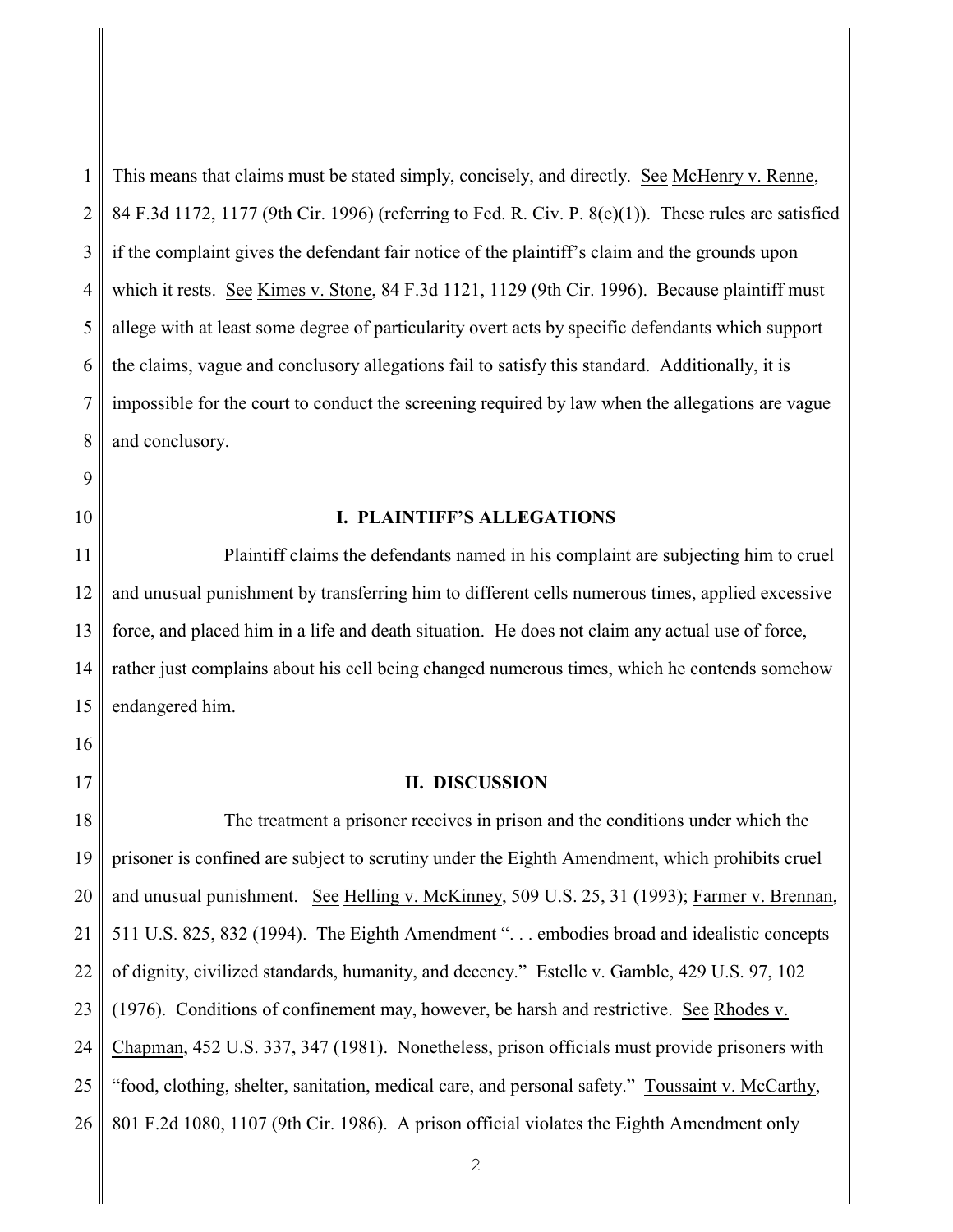1 2 3 4 5 when two requirements are met: (1) objectively, the official's act or omission must be so serious such that it results in the denial of the minimal civilized measure of life's necessities; and (2) subjectively, the prison official must have acted unnecessarily and wantonly for the purpose of inflicting harm. See Farmer, 511 U.S. at 834. Thus, to violate the Eighth Amendment, a prison official must have a "sufficiently culpable mind." See id.

6 7 8 9 10 11 12 13 14 15 16 17 18 19 20 21 22 When prison officials stand accused of using excessive force, the core judicial inquiry is ". . . whether force was applied in a good-faith effort to maintain or restore discipline, or maliciously and sadistically to cause harm." Hudson v. McMillian, 503 U.S. 1, 6-7 (1992); Whitley v. Albers, 475 U.S. 312, 320-21 (1986). The "malicious and sadistic" standard, as opposed to the "deliberate indifference" standard applicable to most Eighth Amendment claims, is applied to excessive force claims because prison officials generally do not have time to reflect on their actions in the face of risk of injury to inmates or prison employees. See Whitley, 475 U.S. at 320-21. In determining whether force was excessive, the court considers the following factors: (1) the need for application of force; (2) the extent of injuries; (3) the relationship between the need for force and the amount of force used; (4) the nature of the threat reasonably perceived by prison officers; and (5) efforts made to temper the severity of a forceful response. See Hudson, 503 U.S. at 7. The absence of an emergency situation is probative of whether force was applied maliciously or sadistically. See Jordan v. Gardner, 986 F.2d 1521, 1528 (9th Cir. 1993) (en banc). The lack of injuries is also probative. See Hudson, 503 U.S. at 7-9. Finally, because the use of force relates to the prison's legitimate penological interest in maintaining security and order, the court must be deferential to the conduct of prison officials. See Whitley, 475 U.S. at 321-22.

23 24 25 26 Plaintiff's claims that he was subject to excessive force by being reassigned to different cells numerous times. However, nothing in his complaint indicates any force was ever used. Rather, it appears he was fearful of being placed with a dangerous cellmate, and that the defendants were attempting to find a dangerous cellmate to house him with deliberately. Thus,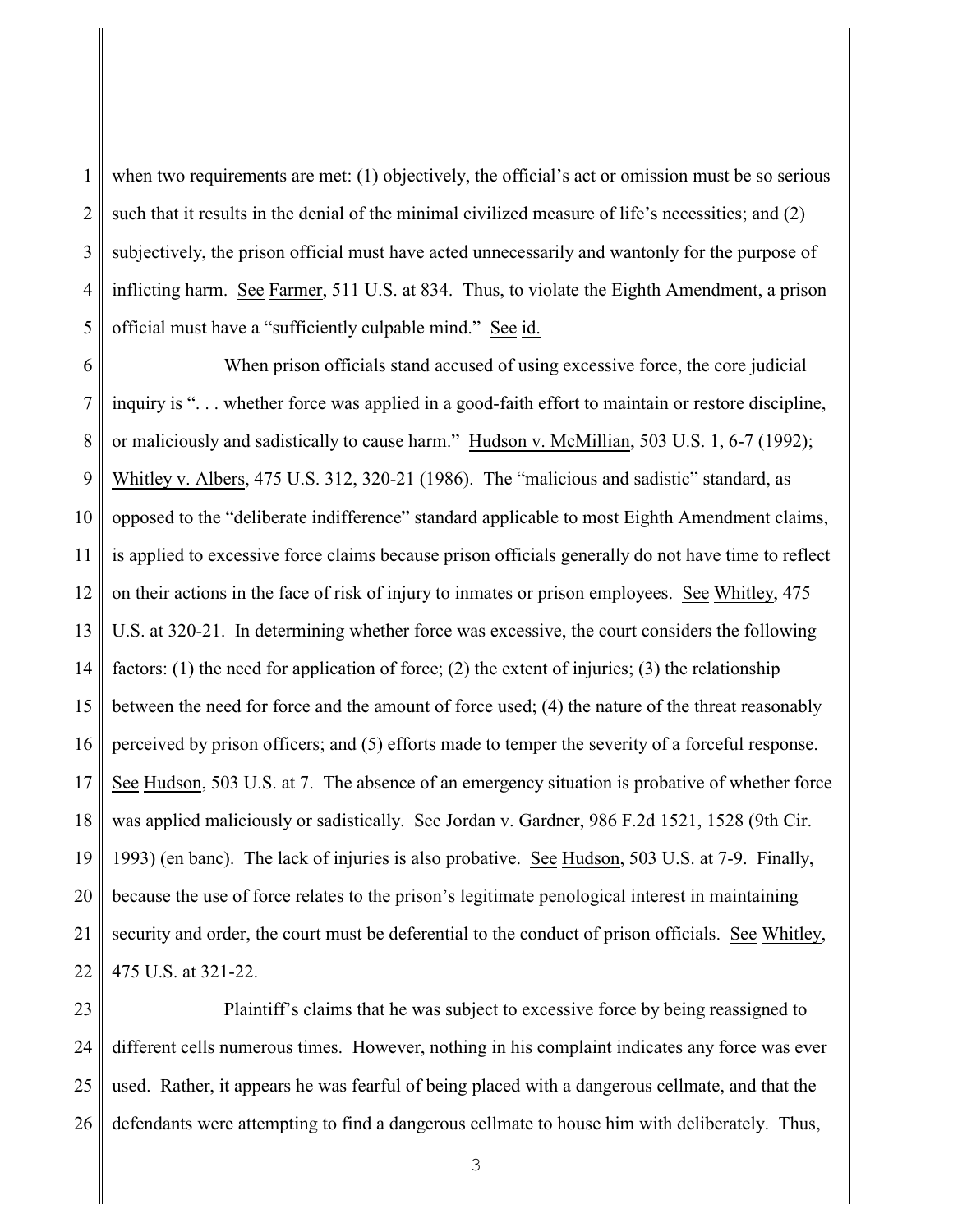perhaps he is attempting to state a failure to protect claim.

2 3 4 5 6 7 8 9 10 11 12 13 14 15 Under thee principles outlined above, prison officials have a duty to take reasonable steps to protect inmates from physical abuse. See Hoptowit v. Ray, 682 F.2d 1237, 1250-51 (9th Cir. 1982); Farmer, 511 U.S. at 833. Liability exists only when two requirements are met: (1) objectively, the prisoner was incarcerated under conditions presenting a substantial risk of serious harm; and (2) subjectively, prison officials knew of and disregarded the risk. See Farmer, 511 U.S. at 837. The very obviousness of the risk may suffice to establish the knowledge element. See Wallis v. Baldwin, 70 F.3d 1074, 1077 (9th Cir. 1995). Prison officials are not liable, however, if evidence is presented that they lacked knowledge of a safety risk. See Farmer, 511 U.S. at 844. The knowledge element does not require that the plaintiff prove that prison officials know for a certainty that the inmate's safety is in danger, but it requires proof of more than a mere suspicion of danger. See Berg v. Kincheloe, 794 F.2d 457, 459 (9th Cir. 1986). Finally, the plaintiff must show that prison officials disregarded a risk. Thus, where prison officials actually knew of a substantial risk, they are not liable if they took reasonable steps to respond to the risk, even if harm ultimately was not averted. See Farmer, 511 U.S. at 844.

16 17 18 19 20 21 Plaintiff apparently contends he was reassigned cells numerous times, and the defendants did so with the intention of finding a cellmate for plaintiff who dangerous. While such allegations may satisfy the subjective requirement, plaintiff fails to allege that any of the cellmates he was housed with actually presented a risk of harm. There is no allegation that any harm was attempted, that he actually came to any harm at the hands of his numerous cellmates, nor that any of the cellmates actually posed a threat. Thus, his claim in inadequate.

22 23 24 Additionally, plaintiff fails to identify who used the excessive force against him. Instead, most of his defendants are supervisory, and he claims they are responsible for failure to properly supervise or train.

25 26 To state a claim under 42 U.S.C. § 1983, the plaintiff must allege an actual connection or link between the actions of the named defendants and the alleged deprivations.

4

1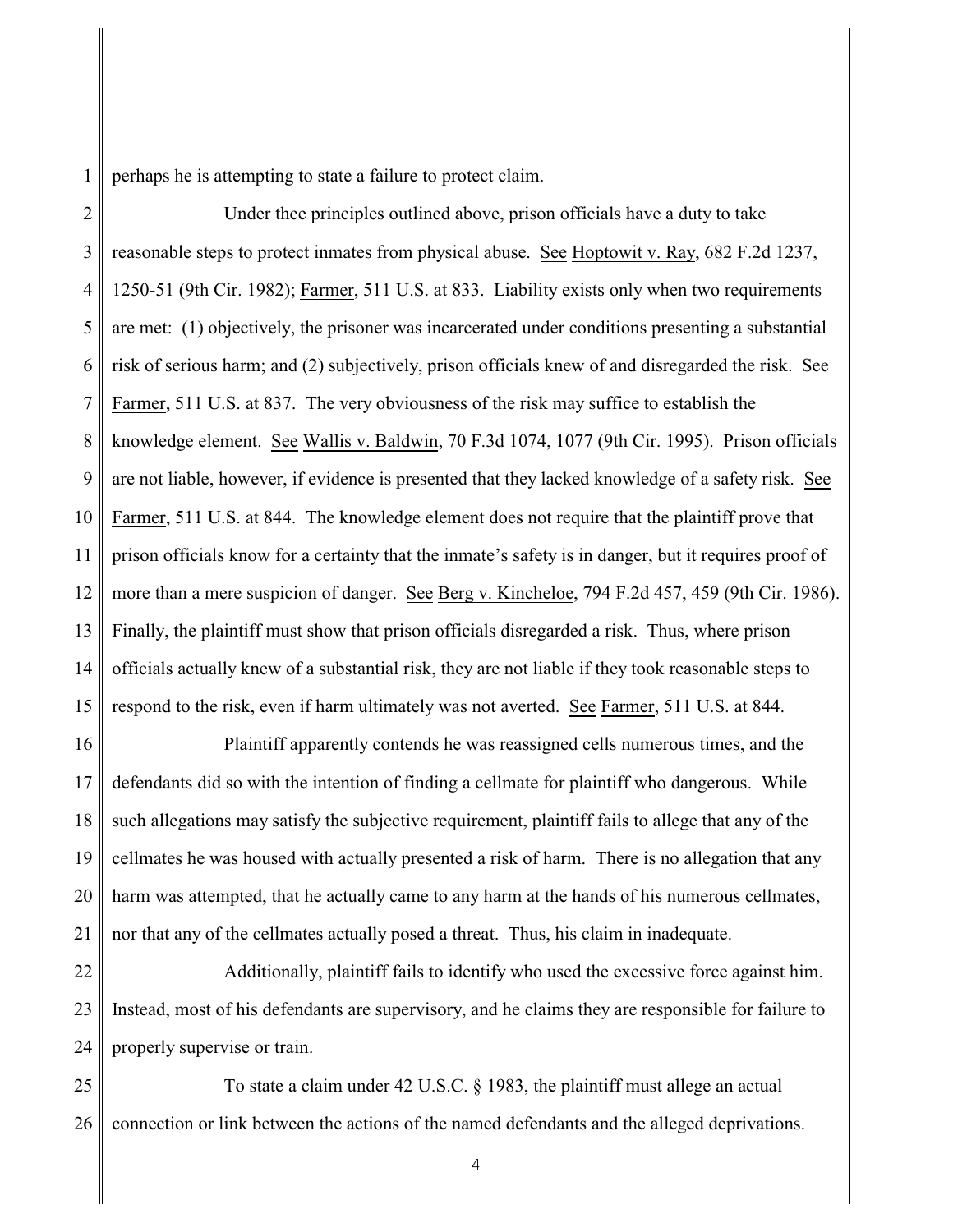1 2 3 4 5 6 7 8 9 See Monell v. Dep't of Social Servs., 436 U.S. 658 (1978); Rizzo v. Goode, 423 U.S. 362 (1976). "A person 'subjects' another to the deprivation of a constitutional right, within the meaning of § 1983, if he does an affirmative act, participates in another's affirmative acts, or omits to perform an act which he is legally required to do that causes the deprivation of which complaint is made." Johnson v. Duffy, 588 F.2d 740, 743 (9th Cir. 1978). Vague and conclusory allegations concerning the involvement of official personnel in civil rights violations are not sufficient. See Ivey v. Board of Regents, 673 F.2d 266, 268 (9th Cir. 1982). Rather, the plaintiff must set forth specific facts as to each individual defendant's causal role in the alleged constitutional deprivation. See Leer v. Murphy, 844 F.2d 628, 634 (9th Cir. 1988).

10 11 12 13 14 15 16 17 18 19 20 21 Supervisory personnel are generally not liable under § 1983 for the actions of their employees. See Taylor v. List, 880 F.2d 1040, 1045 (9th Cir. 1989) (holding that there is no respondeat superior liability under § 1983). A supervisor is only liable for the constitutional violations of subordinates if the supervisor participated in or directed the violations. See id. The Supreme Court has rejected the notion that a supervisory defendant can be liable based on knowledge and acquiescence in a subordinate's unconstitutional conduct because government officials, regardless of their title, can only be held liable under § 1983 for his or her own conduct and not the conduct of others. See Ashcroft v. Iqbal, 556 U.S. 662, 129 S.Ct. 1937, 1949 (2009). Supervisory personnel who implement a policy so deficient that the policy itself is a repudiation of constitutional rights and the moving force behind a constitutional violation may, however, be liable even where such personnel do not overtly participate in the offensive act. See Redman v. Cnty of San Diego, 942 F.2d 1435, 1446 (9th Cir. 1991) (en banc).

22 23 24 25 26 When a defendant holds a supervisory position, the causal link between such defendant and the claimed constitutional violation must be specifically alleged. See Fayle v. Stapley, 607 F.2d 858, 862 (9th Cir. 1979); Mosher v. Saalfeld, 589 F.2d 438, 441 (9th Cir. 1978). Vague and conclusory allegations concerning the involvement of supervisory personnel in civil rights violations are not sufficient. See Ivey v. Board of Regents, 673 F.2d 266, 268 (9th

5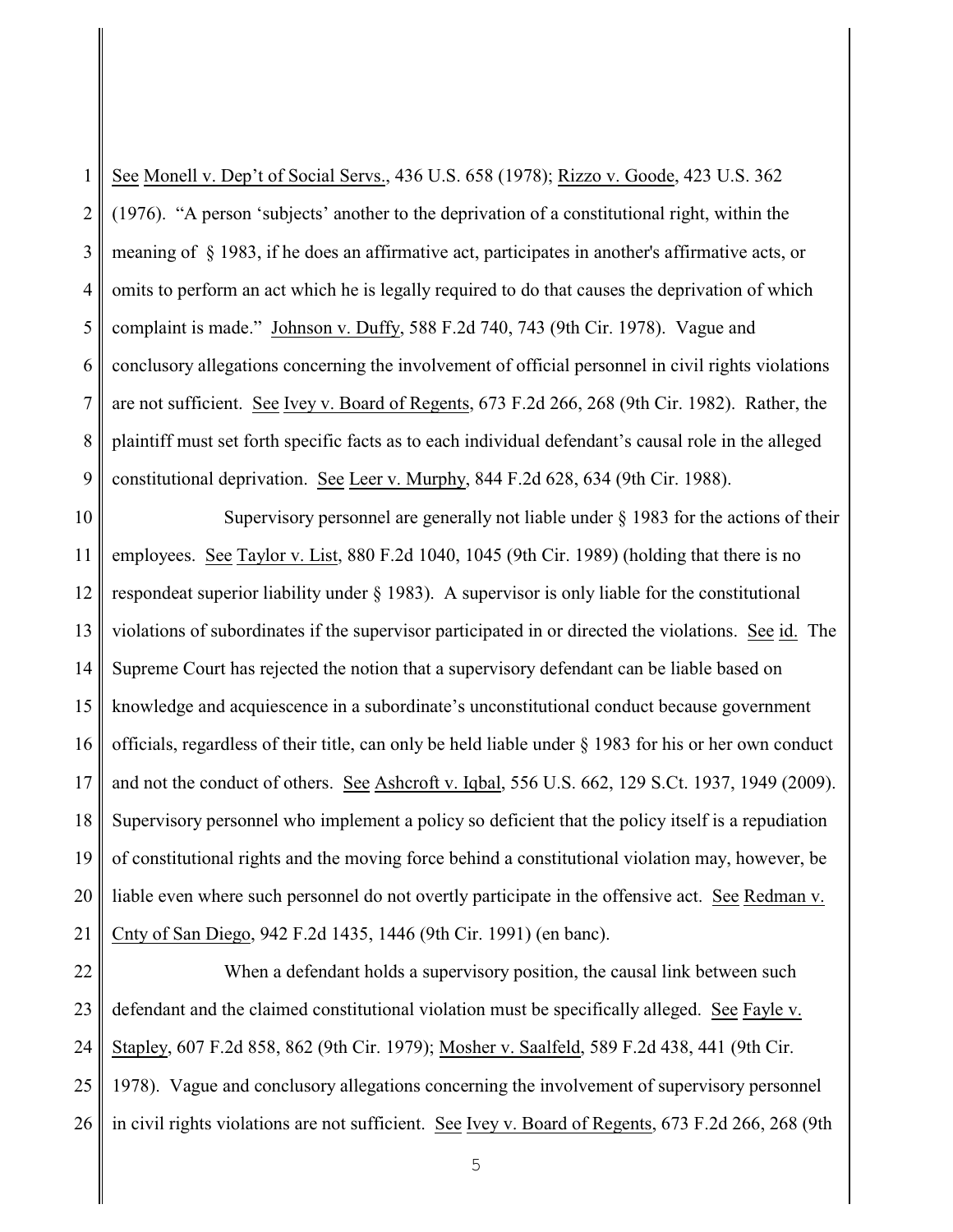1 2 Cir. 1982). "[A] plaintiff must plead that each Government-official defendant, through the official's own individual actions, has violated the constitution." Iqbal, 129 S.Ct. at 1948.

3 4 5 6 7 8 9 10 Finally, plaintiff attaches almost 100 pages of unnecessary exhibits to his complaint. As discussed above, Rule 8 requires a complaint contain a short and plain statement of the claim. Evidentiary support is not required at the pleading stage, and attaching numerous exhibits to the complaint does not satisfy the requirement of Federal Rule of Civil Procedure 8(a) that claims must be stated simply, concisely, and directly. To the contrary, it would require the court to comb through the documents in order to guess at plaintiff's claims. The court is unwilling to do this in part due to limited judicial resources but also because it is for plaintiff – not the court – to formulate his claims.

## **III. CONCLUSION**

13 14 15 16 17 18 19 20 21 22 Because it is possible that the deficiencies identified in this order may be cured by amending the complaint, plaintiff is entitled to leave to amend prior to dismissal of the entire action. See Lopez v. Smith, 203 F.3d 1122, 1126, 1131 (9th Cir. 2000) (en banc). Plaintiff is informed that, as a general rule, an amended complaint supersedes the original complaint. See Ferdik v. Bonzelet, 963 F.2d 1258, 1262 (9th Cir. 1992). Thus, following dismissal with leave to amend, all claims alleged in the original complaint which are not alleged in the amended complaint are waived. See King v. Atiyeh, 814 F.2d 565, 567 (9th Cir. 1987). Therefore, if plaintiff amends the complaint, the court cannot refer to the prior pleading in order to make plaintiff's amended complaint complete. See Local Rule 220. An amended complaint must be complete in itself without reference to any prior pleading. See id.

23 24 25 26 If plaintiff chooses to amend the complaint, plaintiff must demonstrate how the conditions complained of have resulted in a deprivation of plaintiff's constitutional rights. See Ellis v. Cassidy, 625 F.2d 227 (9th Cir. 1980). The complaint must allege in specific terms how each named defendant is involved, and must set forth some affirmative link or connection

6

11

12